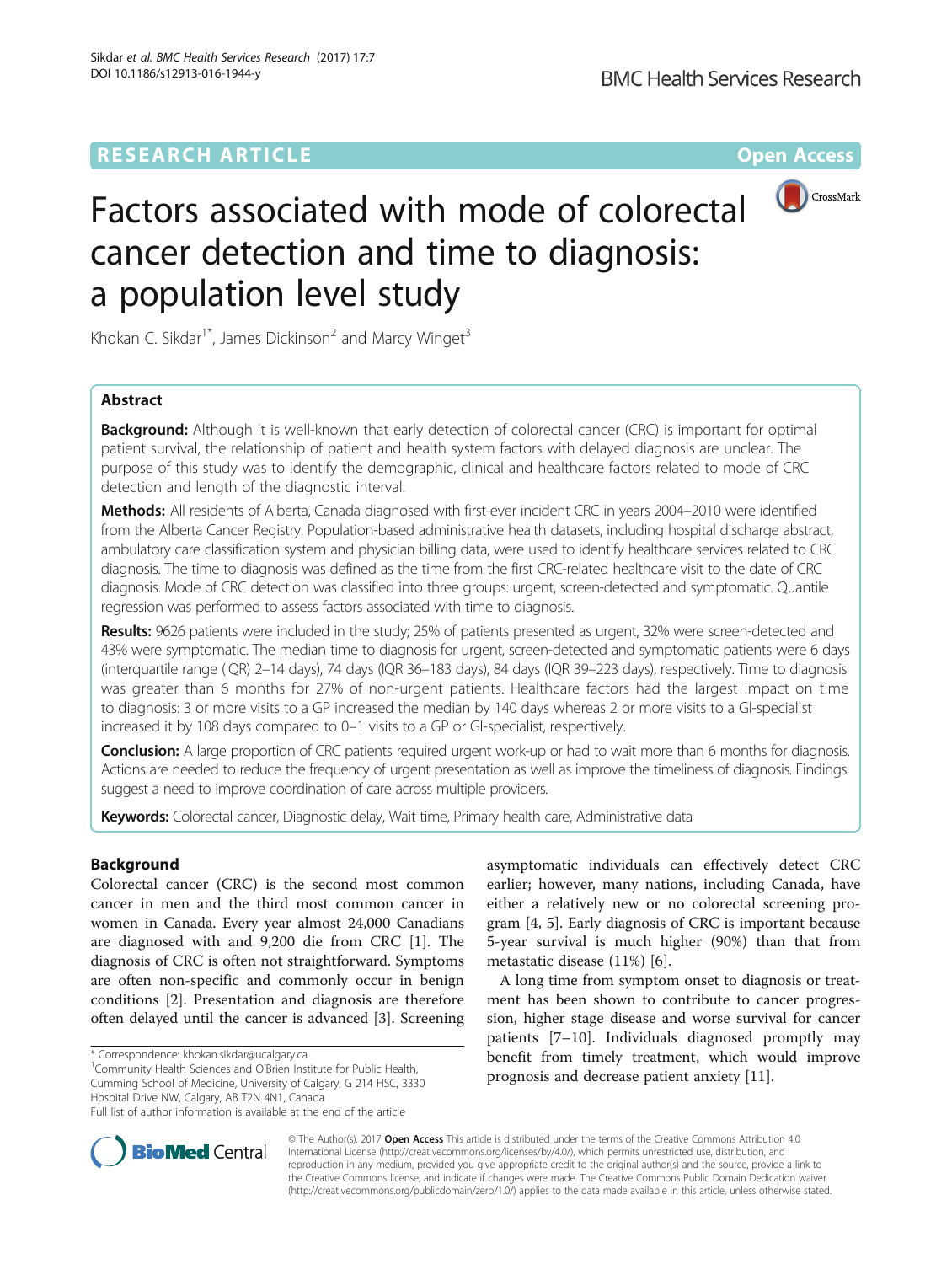Although there is consensus that patients should be diagnosed in a timely manner, there is little information regarding a reasonable length of diagnostic interval, that is, time from patient first presentation to the healthcare system to definitive diagnosis, or understanding of what factors affect the length of the diagnostic interval. Whether patients are diagnosed via screening or symptomatic presentation, a typical pre-diagnostic work-up may include visits to a family physician/general practitioner (GP), diagnostic imaging tests, follow-up visits and endoscopy, requiring a healthcare contacts with a variety of care providers.

The patients who present with advanced stage cancer are likely to be sicker, receive urgent care and be diagnosed more quickly than those who initially present with early stage cancer [\[10\]](#page-9-0). Some in this latter group may experience a prolonged diagnostic process because their symptoms are not severe or specific, or they have a chronic gastrointestinal (GI) condition that complicates diagnosing the cancer. Others that are asymptomatic may be diagnosed through screening. Screening may be conducted through a formal program or via opportunistic screening, as part of a visit for other reasons, notably for preventive care. Furthermore, the diagnostic work-up for CRC differs from most other common cancers because most CRCs are diagnosed by lower gastrointestinal endoscopy [[12\]](#page-9-0). Given the complexity of the relationship between the patient's clinical condition at first presentation, health system factors and the diagnostic interval, investigation is warranted to better understand the relationship between these factors.

The purpose of the present study was to: 1) estimate the proportion of CRC patients that are detected via an opportunistic screening visit, urgent and non-urgent symptom visits; 2) identify patient demographic, clinical and healthcare utilization factors related to mode of CRC detection; and 3) identify patient demographic, clinical and healthcare utilization factors related to time to diagnosis for non-urgent cases.

# Methods

# Study population

All residents of Alberta, Canada diagnosed in years 2004 to 2010 with malignant, invasive CRC (International Classification of Disease for Oncology (ICD-O)  $3<sup>rd</sup>$  edition codes C18-C20) were identified from the Alberta Cancer Registry. Individuals with a first-ever primary colorectal cancer were included. Patients were excluded for the following reasons: 1) stage 0 cancer; 2) histology that is not of colon origin (e.g., sarcomas, melanomas, lymphomas); 3) unknown stage; 4) disease was not pathologically or microscopically confirmed; 5) prior history of CRC or stomach cancer; 6) diagnosis of another cancer within 6 months prior to diagnosis of CRC; and 7) missing

data that prevented identification of first visit prompting diagnostic work-up.

# Data sources and relevant healthcare encounters

Additional information obtained from the cancer registry included age and residence at diagnosis, anatomic site, and stage and date of diagnosis of tumor. The quality and completeness of the Alberta Cancer Registry has consistently been shown to be very high [\[13\]](#page-9-0).

Health service utilization prior to and related to CRC diagnosis was obtained from three provincial administrative health databases: 1) the Discharge Abstract Database that contains inpatient data from all Alberta hospitals; 2) the Ambulatory Care Classification System Database that contains outpatient data from all Alberta hospitals; and 3) the Physician Billing Database that contains billing claims submitted by all physicians in Alberta remunerated on a fee-for-service basis. These three population-based datasets are routinely used in Canada to conduct health services research. Validation studies have shown them to have excellent sensitivity and specificity for identifying colorectal-related procedures and have high face validity for diagnosis codes [[14](#page-9-0)–[16](#page-9-0)]. Health services related to CRC diagnosis were defined using both procedure and diagnosis codes. Visits with procedure codes of: 1) diagnostic imaging to the abdominal or GI region including computerized tomography, ultrasound, X-ray or barium enema, or 2) lower endoscopy including colonoscopy and sigmoidoscopy were defined as related to CRC diagnosis. Physician visits with an ICD-9 or ICD-10 diagnosis code for any of: rectal bleeding, anaemia, abdominal pain, obstruction, abscess/ fistula, constipation, perforation, diarrhea, weight loss, or change in bowel habit were defined as CRC-related [[17](#page-9-0)–[19](#page-9-0)]. Visits with any of the above diagnostic codes were defined as visits with CRC-relevant symptoms. 'Symptom visits' that occurred in the absence of a CRCrelated procedure were further classified by type of physician as follows: 1) 'GI specialist' included gastroenterology, internal medicine and general surgery; 2) 'non-GI specialist' included all other specialists; 3) 'GP' included general practitioners, primary care and family physicians; and 4) 'unknown provider-type' when provider code was missing.

Diagnosis codes were also used to calculate Charlson co-morbidity scores using ICD-9/10 codes in the year prior to colorectal cancer diagnosis as described by Deyo et al. and updated for ICD-10 codes developed by Quan et al. [[20](#page-9-0), [21\]](#page-9-0). The Charlson comorbidity index was originally developed to estimate death within one year of hospitalization. The Charlson-Deyo index considers 17 comorbid conditions each with an associated weight, ranging from 1 to 6, based on the adjusted risk of mortality. The sum of all the weights results in a single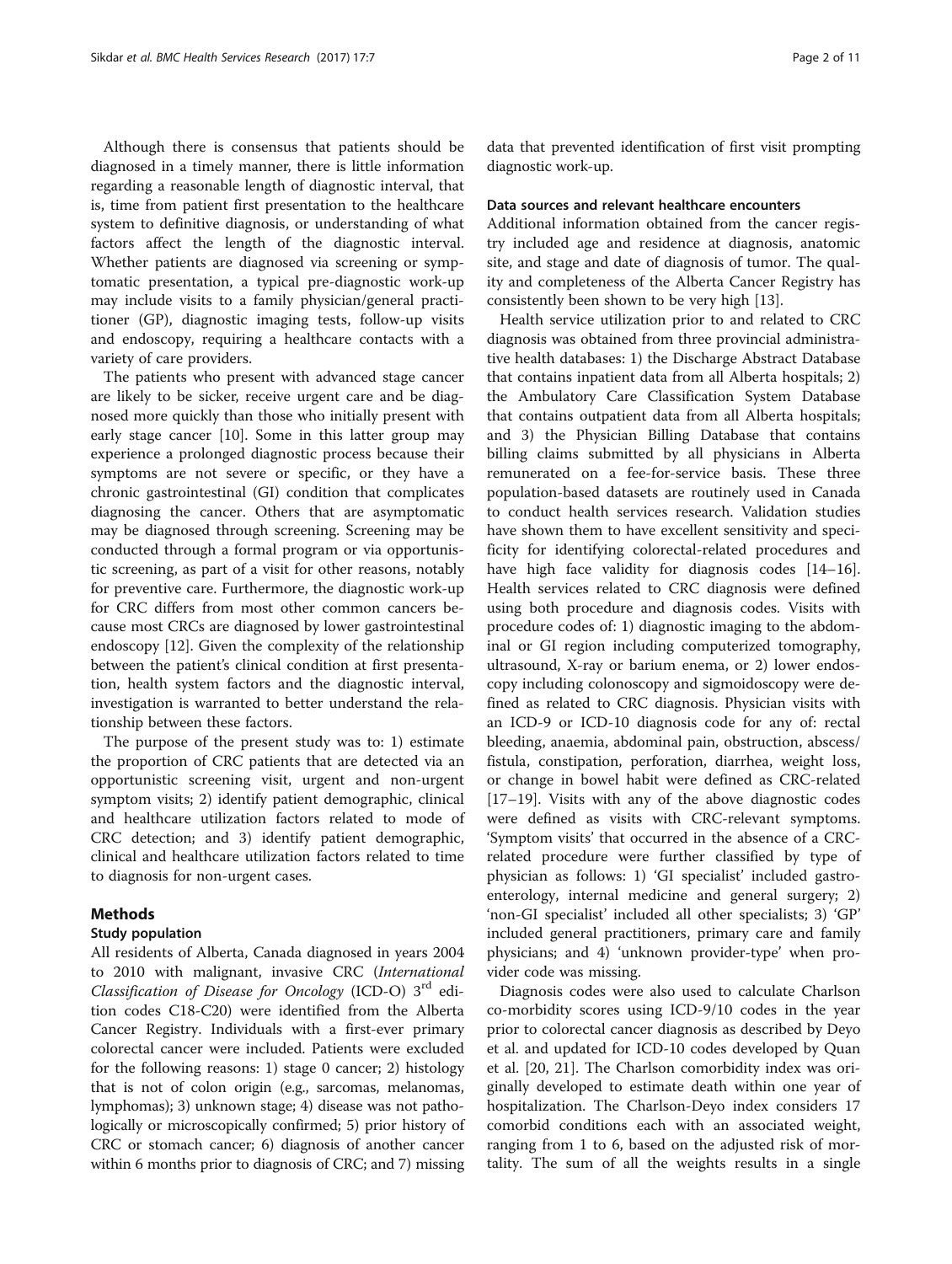<span id="page-2-0"></span>comorbidity score for a patient. The Charlson score for each patient was categorized into three groups: 0, 1 and ≥2 to indicate no, mild and moderate-to-severe comorbidities. Chronic gastrointestinal (GI) tract conditions were also identified using ICD-9/10 codes in the year prior to diagnosis including: irritable bowel syndrome, irritable colon, Crohn's disease, ulcerative colitis, enteritis and diverticular disease of intestine, ulcer of anus and rectum and chronic vascular insufficiency intestine. These conditions are distinct from the Charlson comorbidities as they were selected based on discussion with the authors and additional primary care physicians regarding conditions that may complicate the diagnosis of CRC, as opposed to predicting mortality. Each patient was identified with presence or absence of GI-related comorbidities. The Usual Provider Continuity (UPC) index, a measure of continuity of care with a primary care physician, was derived based on GP visits in the two years prior to diagnosis [\[22](#page-9-0)]. Statistics Canada data from 2006 were used as a source of patients' median household income for each census dissemination area (DA), an area including approximately 600 households.

# Definition of diagnostic interval

The diagnostic interval was defined as the time from the first CRC-related healthcare visit to the date of CRC diagnosis, as suggested by the Refined Anderson Model of Total Patient Delay within the constraints of the administrative data used for the study [\[23](#page-9-0)]. The first

CRC-related healthcare visit was defined as the earliest of three record dates: 1) the most proximal GP visit prior to the first diagnostic imaging test, 2) the most proximal GP visit prior to the first endoscopy, or 3) the first date of GI symptoms (Fig. 1a). For (1) and (2), the date of the most proximal GP visit prior to the respective procedure was assumed to be the date the patient received a referral for the procedure. This assumption was made because in Alberta patients very seldom receive a specialist procedure or see a specialist without a referral. The referral usually comes from a GP. The exception to this is if a patient presents in an urgent state to an emergency department (ED). For this reason, if the first diagnostic imaging or endoscopy was performed in an ED and the patient did not have any prior record of a healthcare visit with GI symptoms then the ED visit was assumed to be the first healthcare contact. A oneyear look-back period from the date of CRC diagnosis was used to identify relevant diagnostic imaging tests and endoscopies based on a sensitivity analysis we conducted that found roughly the same number of tests 12, 18, or 24 months prior to colorectal cancer diagnosis. A 6-month look-back period from date of diagnostic imaging or endoscopy was used to identify the GP referral visit – based on the recommendation by the Canadian Association of Gastroenterology [[24](#page-9-0)] for the target maximal wait time from referral to procedure completion in absence of a symptom. To be consistent with the maximum timeframe for GP visits prior to

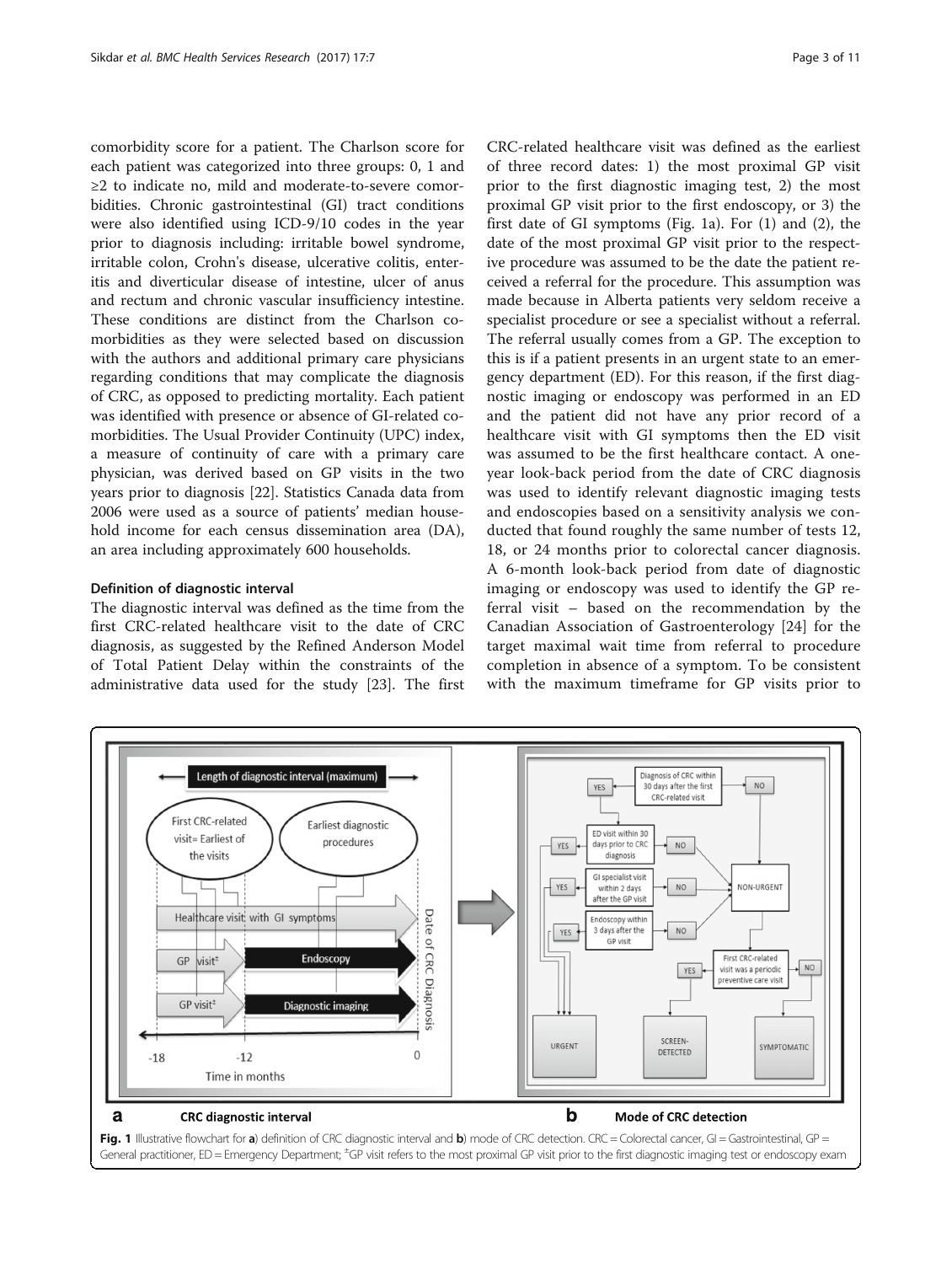diagnosis, an 18-month look-back period was used to identify all records with GI-related symptoms.

# Definition of mode of CRC detection

The study patients were classified by their mode of CRC detection: urgent, screen-detected or symptomatic, depicted in Fig. [1b.](#page-2-0) Presentation was defined as 'urgent' if the diagnostic interval was less than 30 days and the patient had any of the following: 1) an ED visit within the diagnostic interval; 2) a GI specialist visit within 2 days after the GP visit; or 3) an endoscopy performed within 3 days after the GP visit. The rationale for (2) and (3) is based on recommendations from the Canadian Association of Gastroenterology which state that emergency cases should be seen and endoscopy performed within 24 h following referrals [[25](#page-9-0)]. To allow timing to contact the specialist and preparation for endoscopy, we extended this to 2 and 3 days, respectively. Patients were classified as screen-detected if their first CRC-related healthcare visit was a periodic preventive care visit with a GP, identified by the corresponding procedure code in the Physician Claims data, and they had not been classified as "urgent". At that time, Alberta did not have a formal colorectal cancer screening program, thus the only screening that occurred was opportunistic, typically initiated at periodic preventive care visits. Many Canadians have a preventive care visit, typically once every year, to their family physicians, which is paid by the government's universal healthcare system. Unlike usual primary care, a periodic preventive care visit allows individuals to undertake screening tests recommended based on the patient age, sex, family history, etc. The remaining patients were categorized as "unscreened", and are, by exclusion, non-urgent and likely symptomatic.

# Statistical analysis

The primary outcomes were mode of CRC detection and time to diagnosis. Descriptive statistics were calculated to describe the association of patient demographics, clinical characteristics and healthcare utilization by mode of CRC detection: urgent; screening; or symptomatic. Healthcare utilization factors were categorized based on the frequency distribution of each variable. Chi-square test for categorical variables and Jonckheere-Terpstra trend test for ordinal variables were used to assess statistical significance.

By definition, the length of the diagnostic interval for urgently diagnosed patients is ≤30 days, therefore, this patient group was excluded from the analyses examining factors related to time to diagnosis. The median and 75<sup>th</sup> percentile time to diagnosis in days was calculated for each variable of interest. The Kruskal Wallis test was used to assess for differences across medians within each categorical variable. Multivariable quantile regression was used to ascertain the association of demographic, clinical and healthcare utilization factors to the diagnostic interval (days). Quantile regression was used rather than the more typically used ordinary least square regression (OLS) model because the former allows examination of the way factor-effects change with increased time to diagnosis. Unlike OLS, quantile regression makes no distributional assumption about the error term in the model, and it offers considerable model robustness. Furthermore, the interpretation of the estimates is the difference in days associated with each factor relative to the reference group, making it simple to understand. All factors evaluated in the unadjusted analysis were included in the quantile regression except the number of diagnostic imaging tests and unknown provider-type to address issues of co-linearity. Backward elimination method was used to identify the most parsimonious regression model for the  $50<sup>th</sup>$  and  $75<sup>th</sup>$  percentiles.

All statistical analyses were performed using statistical software SAS 9.3 (SAS Institute, Cary, NC, USA).

# Results

A total of 11,241 patients were diagnosed in Alberta with colorectal cancer from 2004 to 2010. There were 1,615 patients excluded from the study for the following reasons: 477 had stage 0 cancer or a cancer histology that was not a CRC solid tumor; 467 had unknown stage; 229 did not have pathologic or microscopic confirmation of disease; 184 had a prior history of CRC or stomach cancer; 134 were diagnosed with another cancer within 6 months prior to the diagnosis of CRC; and 124 had no record of healthcare visits within 1.5 year prior to CRC diagnosis preventing estimation of time to diagnosis. The study cohort included the remaining 9,626 patients.

# Patients by mode of CRC detection and related factors

The median age of patients at diagnosis was 69 years and 57% were male. Approximately 25% of patients (2428) presented as urgent, 32% (3083) were screendetected and 43% (4115) were non-urgent symptomatic. Table [1](#page-4-0) shows the distribution of patient demographic and clinical characteristics by mode of CRC detection. Compared to screen-detected and symptomatic patients, urgent patients were significantly more likely to be older than 80 years, have colon rather than rectal cancer, stage IV tumor and a Charlson comorbidity score of 2 or higher but not have GI-related comorbidities. The screen-detected patients were most likely to be between 60 and 79 years, not have comorbidities, and reside in one of the two major cities, Calgary or Edmonton.

Table [2](#page-4-0) shows the relationship between mode of CRC detection and healthcare utilization. Screen-detected patients were most likely to have medium to high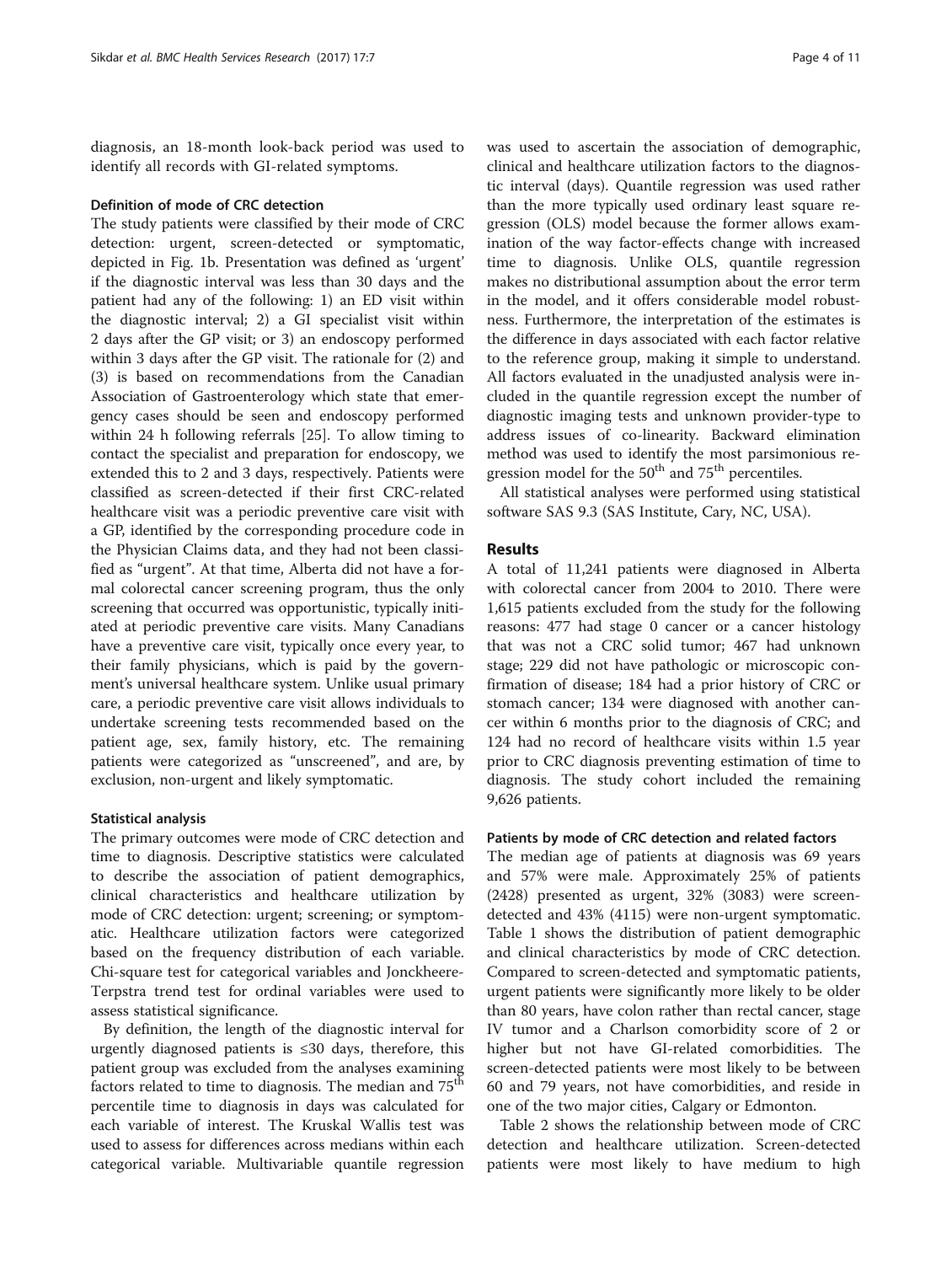| Page 5 of 11 |  |  |  |  |  |  |
|--------------|--|--|--|--|--|--|
|--------------|--|--|--|--|--|--|

|                                | Urgent    | Screen-detected           | Symptomatic  | $p$ -value <sup>a</sup> |
|--------------------------------|-----------|---------------------------|--------------|-------------------------|
|                                |           | $(n = 2428)$ $(n = 3083)$ | $(n = 4115)$ |                         |
|                                | n (%)     | n (%)                     | n (%)        |                         |
| Patient characteristics        |           |                           |              |                         |
| Age at diagnosis               |           |                           |              |                         |
| < 50                           | 228 (9)   | 211(7)                    | 383 (9)      | 0.0429                  |
| $50 - 59$                      | 461 (19)  | 519 (17)                  | 757 (18)     |                         |
| $60 - 69$                      | 586 (19)  | 792 (26)                  | 1015(25)     |                         |
| 70-79                          | 599 (25)  | 1011(33)                  | 1230 (30)    |                         |
| $\geq 80$                      | 554 (23)  | 550 (18)                  | 730 (18)     |                         |
| Residential zones <sup>b</sup> |           |                           |              |                         |
| Calgary                        | 804 (33)  | 1084 (35)                 | 1226 (30)    | < .0001                 |
| Central                        | 334 (14)  | 357 (12)                  | 741 (18)     |                         |
| Edmonton                       | 836 (34)  | 1088 (35)                 | 1320 (32)    |                         |
| North                          | 274 (11)  | 292(9)                    | 463 (11)     |                         |
| South                          | 180(7)    | 262 (9)                   | 364(9)       |                         |
| Median annual household income |           |                           |              |                         |
| < \$45389                      | 647 (27)  | 705 (23)                  | 993 (24)     | 0.4062                  |
| \$45389 - \$59119 590 (24)     |           | 681 (22)                  | 1074 (26)    |                         |
| \$59119 - \$80148 595 (25)     |           | 789 (26)                  | 964 (23)     |                         |
| $\ge$ \$80148                  | 547 (23)  | 837 (27)                  | 962 (23)     |                         |
| Missing                        | 49 (2)    | 71 (2)                    | 122 (3)      |                         |
| Clinical characteristics       |           |                           |              |                         |
| Anatomic site                  |           |                           |              |                         |
| Colon                          | 1672 (69) | 1943 (63)                 | 2471 (60)    | < 0001                  |
| Rectum                         | 756 (31)  | 1140 (37)                 | 1644 (40)    |                         |
| Stage at diagnosis             |           |                           |              |                         |
| L                              | 280 (12)  | 781 (25)                  | 886 (22)     | < .0001                 |
| Ш                              | 670 (28)  | 831 (27)                  | 1150 (28)    |                         |
| Ш                              | 701 (29)  | 879 (29)                  | 1191 (29)    |                         |
| $\mathsf{IV}$                  | 777 (32)  | 592 (19)                  | 888 (22)     |                         |
| Charlson comorbidity score     |           |                           |              |                         |
| 0                              | 1359 (56) | 1985 (64)                 | 2528 (61)    | 0.0025                  |
| 1                              | 601 (25)  | 675 (22)                  | 893 (22)     |                         |
| $\geq$ 2                       | 468 (19)  | 423 (14)                  | 694 (17)     |                         |
| Gastrointestinal comorbidities |           |                           |              |                         |
| Yes                            | 544 (22)  | 827 (27)                  | 1062 (26)    | 0.0005                  |
| No                             | 1884 (78) | 2256 (73)                 | 3053 (74)    |                         |

<span id="page-4-0"></span>

|                                            | <b>Table 1</b> Patient and clinical characteristics by mode of |  |
|--------------------------------------------|----------------------------------------------------------------|--|
| colorectal cancer diagnosis ( $n = 9626$ ) |                                                                |  |

<sup>a</sup>Jonckheere-Terpstra trend test for ordinal variables (age, income, comorbidity score and stage at diagnosis) and Chi-square test for the other categorical variables were used to compare proportions. <sup>b</sup>One patient with unknown residential zone was excluded from this calculation

continuity of usual provider care and patients who presented urgently were least likely, 79% versus 63%, respectively. A small proportion of patients, 5–7%, had one or more visits with a symptom to a non-GI

| Table 2 Healthcare utilization by mode of colorectal cancer |  |  |
|-------------------------------------------------------------|--|--|
| diagnosis ( $n = 9626$ )                                    |  |  |

| Healthcare Utilization                    | Urgent       | Screen-detected | Symptomatic p-value <sup>a</sup> |         |
|-------------------------------------------|--------------|-----------------|----------------------------------|---------|
|                                           | $(n = 2428)$ | $(n = 3083)$    | $(n = 4115)$                     |         |
|                                           | n (%)        | n (%)           | n (%)                            |         |
| UPC index                                 |              |                 |                                  | < 0001  |
| <3 primary care visits                    | 276 (11)     | 76 (2)          | 159 (4)                          |         |
| Low $(<50\%)$                             | 620 (26)     | 586 (19)        | 904 (22)                         |         |
| Medium (50%-80%)                          | 821 (34)     | 1129 (37)       | 1440 (35)                        |         |
| High (>80%)                               | 711 (29)     | 1292 (42)       | 1612 (39)                        |         |
| Physicians visits with GI-related symptom |              |                 |                                  |         |
| Visits to any physician                   |              |                 |                                  |         |
| $0 - 1$                                   | 1437 (59)    | 1063 (34)       | 1138 (28)                        | < 0001  |
| 2                                         | 631 (26)     | 1008 (33)       | 1302 (32)                        |         |
| 3                                         | 218(9)       | 452 (15)        | 767 (19)                         |         |
| 4                                         | 81(3)        | 240 (8)         | 365 (9)                          |         |
| $\geq$ 5                                  | 61 (3)       | 320 (10)        | 543 (13)                         |         |
| <b>GP</b> visits                          |              |                 |                                  |         |
| $0 - 1$                                   | 2093 (86)    | 1859 (60)       | 2235 (54)                        | < 0001  |
| 2                                         | 254 (10)     | 856 (28)        | 1230 (30)                        |         |
| 3                                         | 44 (2)       | 200(6)          | 333 (8)                          |         |
| $\geq$ 4                                  | 37(2)        | 168(5)          | 317 (8)                          |         |
| GI specialist visits                      |              |                 |                                  |         |
| 0                                         | 1761 (73)    | 2106 (68)       | 2771 (67)                        | < 0001  |
| 1                                         | 538 (22)     | 751 (24)        | 990 (24)                         |         |
| $\geq$ 2                                  | 129(5)       | 226(7)          | 354 (9)                          |         |
| non-GI specialist visits                  |              |                 |                                  |         |
| 0                                         | 2266 (93)    | 2918 (95)       | 3868 (94)                        | 0.4904  |
| $\geq$ 1                                  | 162(7)       | 165(5)          | 247 (6)                          |         |
| Unknown provider-type visits              |              |                 |                                  |         |
| 0                                         | 1822 (75)    | 2411 (78)       | 2975 (72)                        | < .0001 |
| 1                                         | 528 (22)     | 462 (15)        | 777 (19)                         |         |
| $\geq$ 2                                  | 78 (3)       | 210(7)          | 363 (9)                          |         |
| Visits for GI-related Procedure           |              |                 |                                  |         |
| Endoscopies                               |              |                 |                                  |         |
| 0                                         | 468 (19)     | 206 (7)         | 340 (8)                          | < .0001 |
| 1                                         | 1657 (68)    | 2360 (77)       | 3051 (74)                        |         |
| $\geq$ 2                                  | 303 (12)     | 517 (17)        | 724 (18)                         |         |
| Diagnostic imaging tests                  |              |                 |                                  |         |
| 0                                         | 1092 (45)    | 1551 (50)       | 1893 (46)                        | 0.0001  |
| 1                                         | 1002 (41)    | 917 (30)        | 1270 (31)                        |         |
| $\overline{2}$                            | 247 (10)     | 381 (12)        | 589 (14)                         |         |
| $\geq$ 3                                  | 87 (4)       | 233 (8)         | 362 (9)                          |         |

Abbreviations: UPC Usual provider care, GP General practitioner, GI Gastrointestinal, Jonckheere-Terpstra trend test was used to compare proportions

specialist, regardless of mode of CRC detection. Nonurgent symptomatic patients had the highest number of total physician visits prior to diagnosis, with 41% having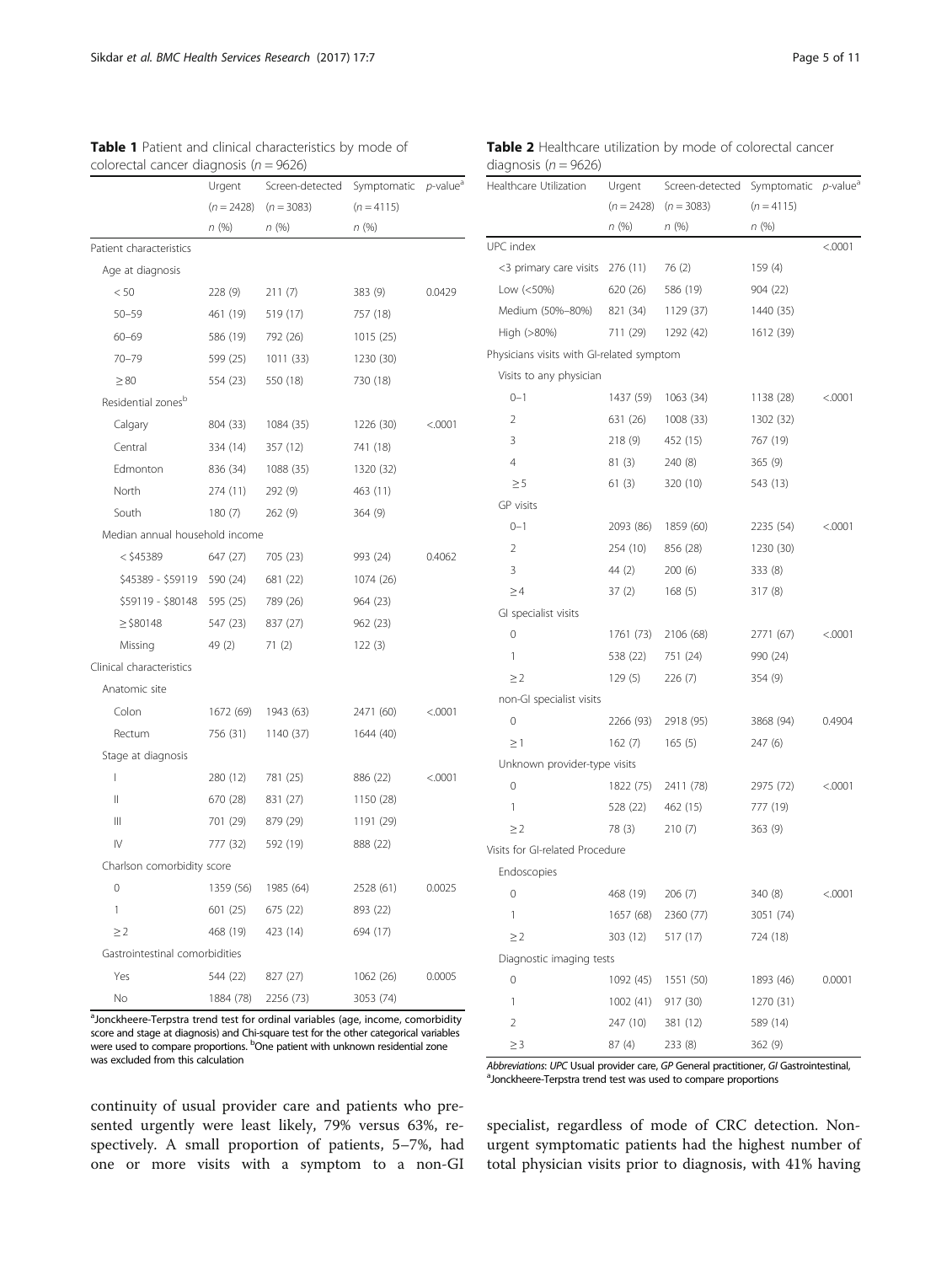three or more visits compared to 33% of screen-detected and 15% of urgent patients; the increase was primarily due to larger numbers of GP visits with 16, 11 and 4% of non-urgent symptomatic, screened and urgent patients, respectively, having 3 or more GP visits.

# Time to diagnosis

Table [3](#page-6-0) shows the median and  $75<sup>th</sup>$  percentile time to diagnosis for the non-urgent patients by the demographic, clinical and healthcare utilization factors examined. The overall median and 75<sup>th</sup> percentile time to diagnosis was 79 and 206 days, respectively. The median time for screen-detected patients was 74 days (interquartile range (IQR) 36–183 days) compared to 84 days (IQR 39–223 days) for symptomatic patients. The oldest patients, those > 80 years, had the longest diagnostic interval, with a median of 105 days, while patients aged 60–69 years had the shortest median at 69 days. The clinical factor that had the largest relationship to the length of the diagnostic interval was Charlson comorbidity index: those with a score of 2 or more had a median of 147 days compared to 70 days for those with a score of 0. In general, healthcare utilization factors affected the length of the diagnostic interval much more than patient demographic or clinical factors. The median diagnostic interval for patients with 5 or more CRCsymptom-related visits was significantly longer than the median for those with 0 or 1 CRC-symptom-related visits, 287 days and 38 days, respectively. Similarly, the median diagnostic interval for those with 3 or more CRC-symptom-related visits to a GP was 224 days compared to 56 for those with 0 or 1 visits and 224 days for those with 2 or more CRC-symptom-related visits to a GI specialist compared to a median of 102 days for those with 1 visit to a GI-specialist.

Table [4](#page-7-0) presents the results of the quantile regression models at the 50th and 75<sup>th</sup> percentiles.

The results are qualitatively similar to the unadjusted analysis shown in Table [3](#page-6-0). The demographic and clinical factors with the largest effect were age: median diagnostic interval for oldest patients was 14 days longer than those aged 60–69 years; stage: median diagnostic interval for stage 1 patients was 26 days longer than stage IV patients; Charlson comorbidity score: median diagnostic interval was 32 days longer for those with a score of 2 or more compared to those with a score of 0.

The number of GP and GI specialist visits for CRC symptoms had the largest impact on the length of the diagnostic interval after adjusting for demographic, clinical and other healthcare utilization factors. Compared to patients with 0–1 GP visit with CRC symptoms, the median diagnostic interval for those with 2 or  $\geq$ 3 was 44 and 141 days longer, respectively. Similarly, compared to

patients who did not have any visits for CRC symptoms to a GI specialist, those who had 1 or ≥2 visits had a median diagnostic interval that was 33 and 108 days longer, respectively. Having any CRC-symptomatic visits to a non-GI specialist, however, was associated with almost 3 months longer median time to diagnosis.

# **Discussion**

In Alberta, Canada, a province with universal health coverage but without a formal colorectal screening program at the time of the study, 25% of patients presented as urgent while 20% had a diagnostic interval over 6 months, representing 45% of all newly diagnosed CRC patients over a 6-year period. Tørring et al. has shown that CRC patients with very short or very long diagnostic intervals have higher mortality [[10](#page-9-0)]; efforts are clearly needed to improve the CRC diagnostic care process. Patients most likely to present as urgent were 80 years or older, have colon cancer, stage IV disease, and have multi-morbidities. The demographic and clinical factors that had the greatest impact on the length of the diagnostic interval were age greater than 80 years, stage I disease, and presence of multi-morbidities. Healthcare utilization factors had a much larger effect on the length of the diagnostic interval than clinical factors, however, with each GP or GI specialist visits for symptoms adding more than a month to the median time and a visit to a non-GI specialist for symptoms adding almost 3 months to the median time. Colon cancer is often difficult to diagnose, with non-specific symptoms developing slowly, whose import may be difficult for the patient to recognize, or require investigation or initial referral to a non-GI specialist. Therefore it is possible that many of these patients presented with non-specific findings that led to indirect routes of investigation and referral, before the correct diagnosis was determined. Regardless, these findings suggest that inefficiencies in the healthcare system are the most critical remediable factors to address.

A total of 32% patients identified as screen-detected via periodic preventive care check-up. Results from a 2009 survey showed that 43% of Albertan's aged 50–74 years were up-to-date with their CRC screening [\[26](#page-9-0)]. This is reasonable given that our study included patients with CRC of all ages, whereas the screening rate is low in younger population. One possible improvement is to introduce a formal CRC screening program to decrease the percentage of patients presenting as urgent [\[27](#page-9-0)]. Regular screening addresses the difficulty of non-specific presentations by identifying cancer before symptoms begin. Countries with a national screening program, such as Germany, Italy and Australia, have reported urgent presentation rates ranging from 6 to 19% [[28](#page-9-0)–[30](#page-10-0)] significantly less than 25% found in the current study. Building awareness among patients and practitioners in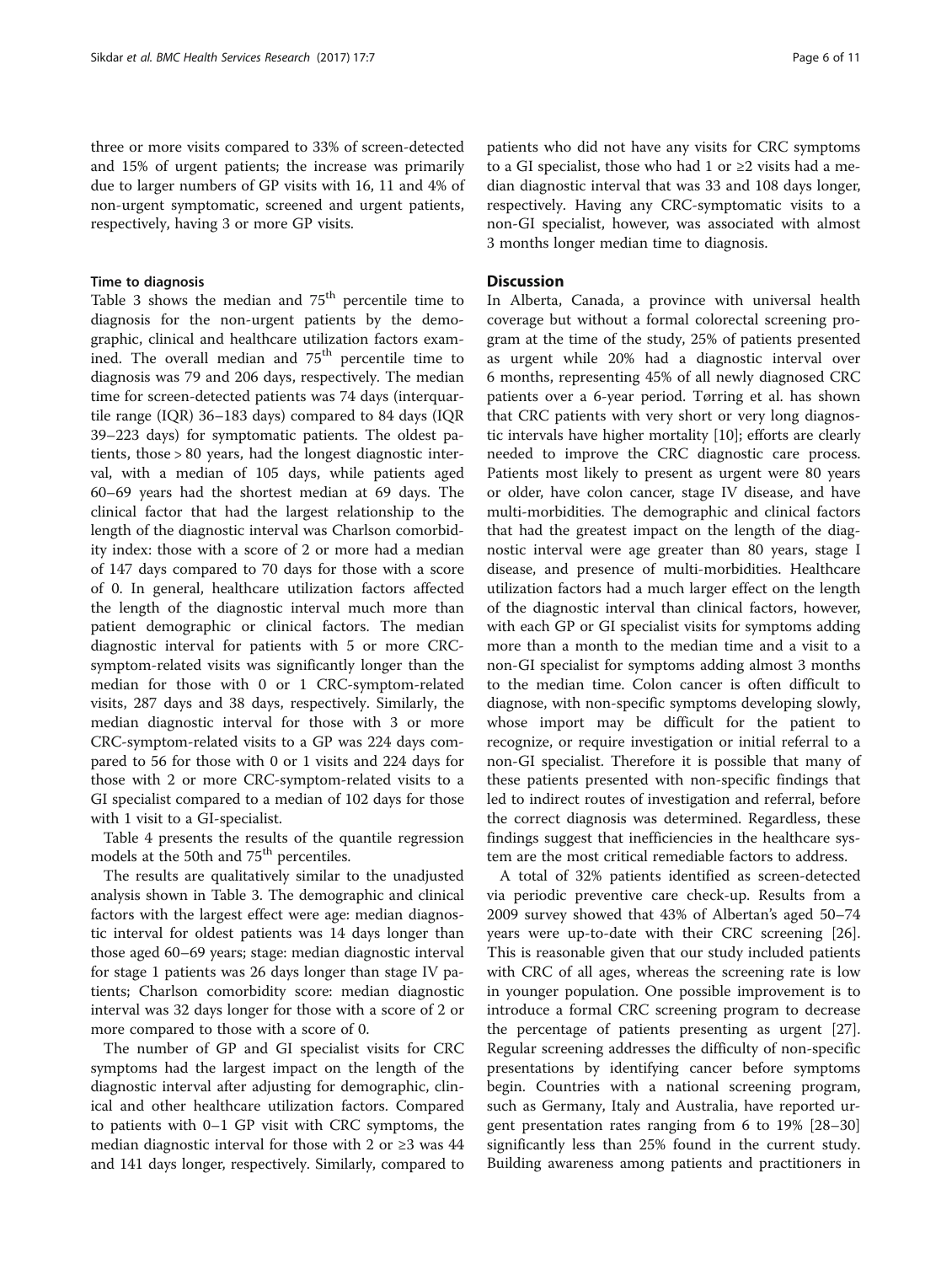| Factors                        | Time to diagnosis (days) |                   |                                      |  |
|--------------------------------|--------------------------|-------------------|--------------------------------------|--|
|                                | Median                   | $75th$ percentile | $p$ -value <sup><math>d</math></sup> |  |
| Overall                        | 79                       | 206               |                                      |  |
| Patient and clinical factors   |                          |                   |                                      |  |
| Age at diagnosis               |                          |                   |                                      |  |
| < 50                           | 81                       | 177               | < .0001                              |  |
| $50 - 59$                      | 74                       | 158               |                                      |  |
| $60 - 69$                      | 69                       | 172               |                                      |  |
| $70 - 79$                      | 82                       | 223               |                                      |  |
| $\geq 80$                      | 105                      | 286               |                                      |  |
| Residential zones              |                          |                   |                                      |  |
| Calgary                        | 78                       | 196               | 0.275                                |  |
| Central                        | 84                       | 227               |                                      |  |
| Edmonton                       | 80                       | 208               |                                      |  |
| North                          | 78                       | 223               |                                      |  |
| South                          | 74                       | 194               |                                      |  |
| Median annual household income |                          |                   |                                      |  |
| $<$ \$45389                    | 80.5                     | 234               | 0.0035                               |  |
| \$45389 - \$59119              | 87                       | 219               |                                      |  |
| \$59119 - \$80148              | 77                       | 196               |                                      |  |
| $\ge$ \$80148                  | 74                       | 177               |                                      |  |
| Missing                        | 74                       | 278               |                                      |  |
| Anatomic site                  |                          |                   |                                      |  |
| Colon                          | 87                       | 227               | < .0001                              |  |
| Rectum                         | 70                       | 171.5             |                                      |  |
| Stage at diagnosis             |                          |                   |                                      |  |
| I                              | 90                       | 206               | 0.0007                               |  |
| Ш                              | 78                       | 212               |                                      |  |
| Ш                              | 78                       | 211               |                                      |  |
| IV                             | 70                       | 196.5             |                                      |  |
| Charlson comorbidity score     |                          |                   |                                      |  |
| 0                              | 70                       | 164               | < .0001                              |  |
| 1                              | 88                       | 219               |                                      |  |
| $\geq$ 2                       | 147                      | 322               |                                      |  |
| Gastrointestinal comorbidities |                          |                   |                                      |  |
| Yes                            | 88                       | 195               | 0.0039                               |  |
| No                             | 76                       | 210               |                                      |  |
| Healthcare utilization factors |                          |                   |                                      |  |
| UPC index                      |                          |                   |                                      |  |
| < 3 primary care visits        | 50                       | 112               | < .0001                              |  |
| Low (<50%)                     | 90                       | 231               |                                      |  |
| Medium (50%-80%)               | 87                       | 223               |                                      |  |
| High (>80%)                    | 73                       | 181.5             |                                      |  |
|                                |                          |                   |                                      |  |

<span id="page-6-0"></span>**Table 3** Median and  $75<sup>th</sup>$  percentile of time to diagnosis of non-urgent colorectal cancer patients ( $n = 7198$ )

| Table 3 Median and 75 <sup>th</sup> percentile of time to diagnosis of |  |
|------------------------------------------------------------------------|--|
| non-urgent colorectal cancer patients ( $n = 7198$ ) (Continued)       |  |

| Visits to any physician  |       |     |         |
|--------------------------|-------|-----|---------|
| $0 - 1$                  | 38    | 76  | < .0001 |
| $\overline{2}$           | 71    | 151 |         |
| 3                        | 125   | 276 |         |
| $\overline{4}$           | 189   | 348 |         |
| $\geq 5$                 | 287   | 436 |         |
| GP visits                |       |     |         |
| $0 - 1$                  | 56    | 127 | < .0001 |
| $\overline{2}$           | 104   | 245 |         |
| $\geq$ 3                 | 226   | 384 |         |
| GI specialist visits     |       |     |         |
| 0                        | 64    | 160 | < .0001 |
| 1                        | 102   | 245 |         |
| $\geq$ 2                 | 224.5 | 413 |         |
| non-GI specialist visits |       |     |         |
| $\overline{0}$           | 76    | 194 | < .0001 |
| $\geq$ 1                 | 201   | 358 |         |
| Endoscopies              |       |     |         |
| 0                        | 97    | 271 | < .0001 |
| 1                        | 71    | 176 |         |
| $\geq$ 2                 | 129   | 285 |         |
| Diagnostic imaging tests |       |     |         |
| $\overline{0}$           | 61    | 135 | < .0001 |
| 1                        | 84    | 226 |         |
| $\overline{2}$           | 125   | 290 |         |
| $\geq$ 3                 | 183   | 302 |         |
| Method of detection      |       |     |         |
| Screen-detected          | 74    | 183 | 0.0002  |
| Symptomatic              | 84    | 223 |         |

<sup>a</sup>Kruskal-Wallis test was used to compare medians across the groups

understanding and recognizing the potential seriousness of symptoms is equally important. Educational efforts in combination with routine screening would help to mitigate patient- and practitioner-related factors of late presentation as well as clinical complexities due to nonspecific symptoms [[31, 32\]](#page-10-0).

The patient population at highest risk for urgent presentation was those greater than 80 years with multimorbidities. Likewise, these patients were also at highest risk for a long diagnostic interval. Other studies have also found that older patients and those with comorbidities have long diagnostic intervals; this may be due to missed opportunities related to non-specific symptoms, signs, and abnormal tests [[33\]](#page-10-0). Providers may also be distracted from investigating GI symptoms or be hesitant to refer older patients to colonoscopy because of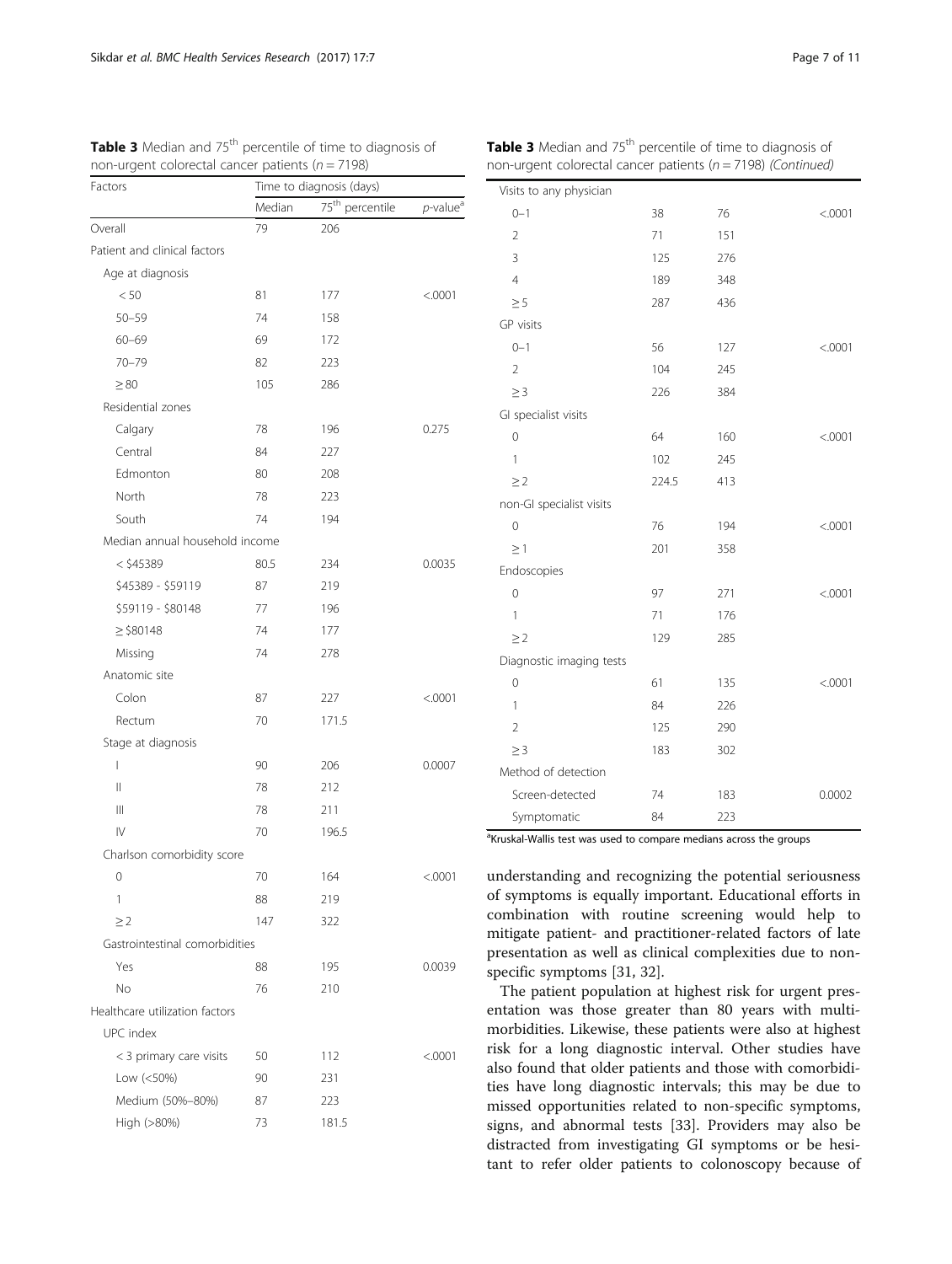|                                       | Q0.50   |                      |          |            |
|---------------------------------------|---------|----------------------|----------|------------|
|                                       | Days    | $P$ -value           | Days     | $P$ -value |
| Intercept                             | 7.28    | 0.89                 | 15       | 0.08       |
| Age at diagnosis                      |         |                      |          |            |
| < 50                                  | 2.33    | 0.5                  | $-0.96$  | 0.92       |
| $50 - 59$                             | 4.85    | 0.09                 | 3.39     | 0.58       |
| $60 - 69$                             | 0       | $\ddot{\phantom{0}}$ | 0        | L.         |
| $70 - 79$                             | 5       | 0.0425               | 8.59     | 0.17       |
| $\geq 80$                             | 14.27   | 0.0001               | 34.28    | 0.0003     |
| Residential Zones                     |         |                      |          |            |
| Calgary                               | 0       | $\ddot{\phantom{0}}$ | 0        | k,         |
| Central                               | 3.18    | 0.33                 | 9.23     | 0.25       |
| Edmonton                              | $-0.62$ | 0.81                 | 1.13     | 0.85       |
| North                                 | 0.98    | 0.79                 | 8.67     | 0.44       |
| South                                 | $-7.15$ | 0.0189               | $-15.33$ | 0.0455     |
| Anatomic site                         |         |                      |          |            |
| Colon                                 | 6.47    | 0.0014               | 9.56     | 0.0536     |
| Rectum                                | 0       |                      |          |            |
| Stage at diagnosis                    |         |                      |          |            |
| $\overline{1}$                        | 25.67   | < .0001              | 42.13    | < .0001    |
| $\mathsf{II}$                         | 8.47    | 0.0013               | 14.03    | 0.031      |
| $\begin{array}{c} \hline \end{array}$ | 11      | < .0001              | 23.98    | 0.0001     |
| IV                                    | 0       | $\cdot$              | 0        |            |
| Charlson Comorbidity Score            |         |                      |          |            |
| $\mathcal O$                          | 0       |                      | 0        |            |
| 1                                     | 5.13    | 0.0371               | 19.21    | 0.0025     |
| $\geq$ 2                              | 31.86   | < .0001              | 82.24    | < .0001    |
| GI comorbidity                        |         |                      |          |            |
| No                                    | 6.4     | 0.0014               | 29.18    | < .0001    |
| Yes                                   | 0       |                      | 0        |            |
| Usual Provider Continuity             |         |                      |          |            |
| < 3 primary care visits               | 4.52    | 0.35                 | 13.54    | 0.39       |
| $Low < = 50\%$                        | 5.47    | 0.07                 | 18.34    | 0.0046     |
| Medium 5080%                          | 4.87    | 0.06                 | 11.64    | 0.0269     |
| High >80%                             | 0       | $\ddot{\phantom{0}}$ | 0        |            |
| # of GP visits                        |         |                      |          |            |
| $0 - 1$                               | 0       |                      | 0        |            |
| 2                                     | 44.13   | < .0001              | 91.45    | < .0001    |
| $\geq$ 3                              | 140.8   | < .0001              | 201.59   | < .0001    |
| # of GI specialist visits             |         |                      |          |            |
| 0                                     | 0       | <b>College</b>       | 0        |            |
| 1                                     | 33.46   | < .0001              | 50.68    | < .0001    |
| $\geq$ 2                              | 108.54  | < .0001              | 153.56   | < .0001    |

<span id="page-7-0"></span>Table 4 Quantile regression estimates of the median and 75<sup>th</sup> percentile of the diagnostic interval for non-urgent colorectal cancer patients ( $n = 7198$ ). The estimate associated with each category is<br>the difference in days when compared to the reference category. the difference in days when compared to the reference category

Table 4 Quantile regression estimates of the median and 75<sup>th</sup> percentile of the diagnostic interval for non-urgent colorectal cancer patients ( $n = 7198$ ). The estimate associated with each category is the difference in days when compared to the reference category (Continued)

| 0     | $\lambda$ | 0      | $\cdot$  |
|-------|-----------|--------|----------|
| 81.55 | < .0001   | 101.56 | < 0.0001 |
|       |           |        |          |
| 17.44 | < 0001    | 52.66  | < 0.0001 |
| 0     | $\cdot$   | 0      | ٠        |
| 36.05 | < 0001    | 50.43  | < 0001   |
|       |           |        |          |

The unconditional percentiles corresponded to diagnostic interval cut-off values are Q0.50 = 79 and Q0.75 = 206 days

the higher complication rate in this population. Even with a screening program, cases will still present among the old, as will those not detected by screening. Therefore, the health care system must still identify and manage such patients presenting with symptoms.

The median length of the diagnostic interval was 79 days and the 75<sup>th</sup> percentile was 206 days for screen-detected and symptomatic patients in our study. Two other population-based studies conducted in Canada that included slightly older patient cohorts, diagnosed in years 2001–2005, reported a median diagnostic interval of 44–64 days (depending on year of diagnosis) [[12](#page-9-0)] and 44 days [\[34\]](#page-10-0). The two studies used similar methods to ours, however, an important difference is that we excluded urgent patients from the calculation of the diagnostic interval whereas the other two did not. If we include urgent patients, the median diagnostic interval was 55 days in our study with 37% of all patients diagnosed within 4 weeks, similar to 37.1% found by Porter et al. [[34](#page-10-0)]. A multicenter US study that included mainly male patients of Veteran Affairs hospitals reported a median diagnostic interval of 91 days for screen-detected and 74 days for symptom-detected CRC [\[33\]](#page-10-0). Another observational study in Northern Holland reported a median diagnostic interval of 23.5 weeks (i.e., 165 days) using prospectively collected data [\[2](#page-9-0)]. The median diagnostic interval that the present study reported is similar to Fisher et al. [[33](#page-10-0)], but much shorter compared to the other non-Canadian studies [\[2](#page-9-0)]. This difference may be partly due to differences in patient populations and study design but could also reflect differences in the healthcare systems.

Among the healthcare utilization factors, the increased number of GI-related healthcare visits for pre-diagnostic work-up had the greatest impact on the length of the diagnostic interval. If the diagnostic interval comprises discrete intervals, the primary care interval and the secondary care interval, as proposed by Olesen et al. [\[35](#page-10-0)], this finding is particularly interesting given our methods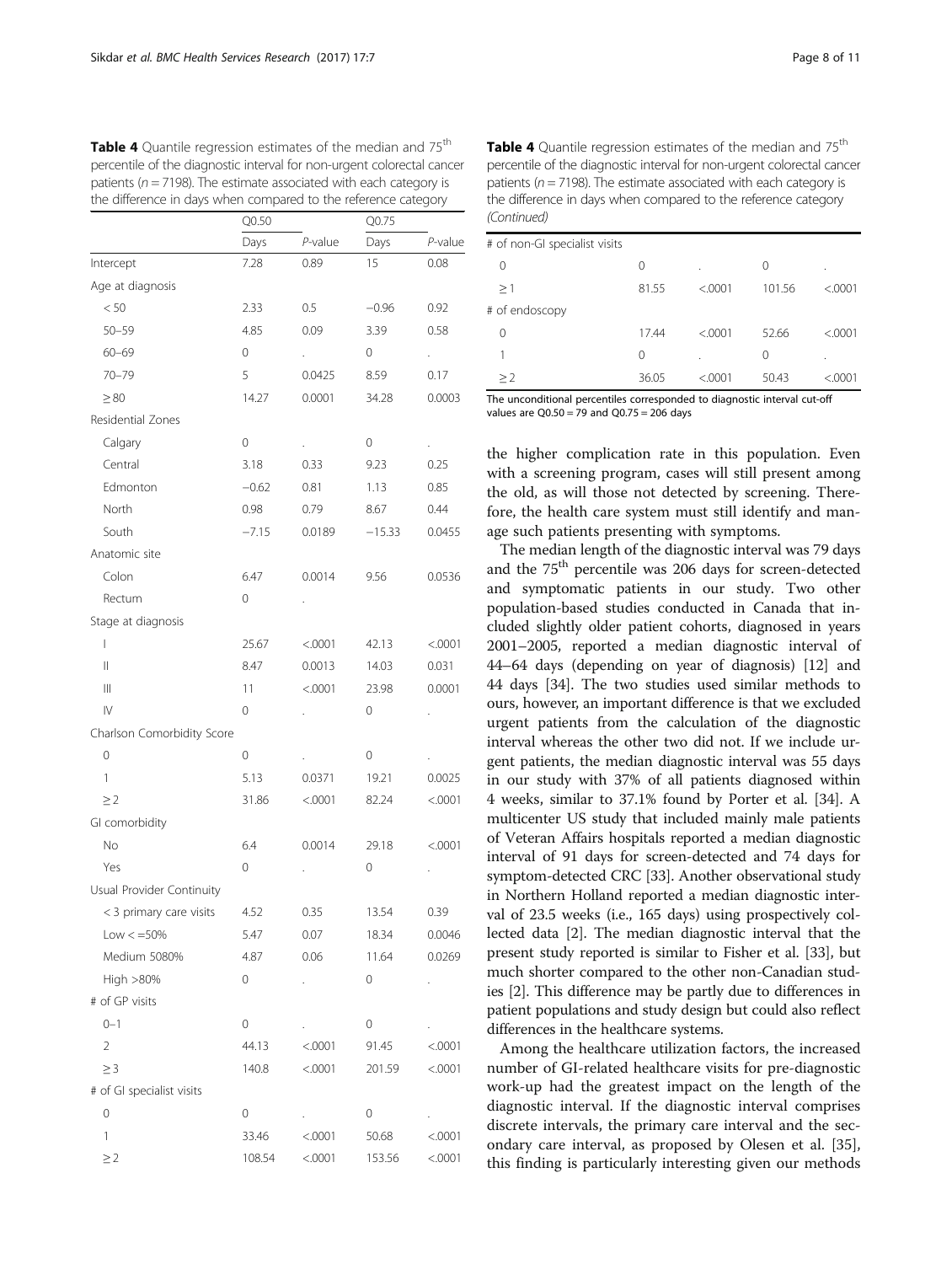likely underestimate the length of the primary care interval since our start date is likely the date of referral from primary to secondary care. The fact that there were a higher proportion of patients with multiple GP visits than specialist visits suggests that the primary and secondary care intervals overlap in our study population significantly more than the ideal diagnostic care trajectory for a significant proportion of the population. While multiple visits may adversely affect time to diagnosis and the experience of care, our data do not enable us to identify the reasons for multiple visits to physicians: clinical complexity of the disease, misleading symptoms, reasonable watchful waiting, delay in appropriate investigations to confirm diagnosis, or possibly suboptimal professional performance of healthcare providers. A recent review suggests that diagnostic difficulty and the need for investigation of poorly differentiated symptoms in primary care are more likely to be the drivers for multiple visits than poor diagnostic reasoning and suboptimal professional practice [\[36](#page-10-0)]. Patient factors, including cancer awareness, beliefs and attitudes before presentation to healthcare system, are also factors contributing to delayed diagnosis [[37](#page-10-0)]. On the contrary, others have found that poor physical examination and misdiagnosis by both primary and hospital physicians might contribute to repeated visits and lengthen time to diagnosis [[38\]](#page-10-0). Increased healthcare utilization may also be due to 1) GP's perception of needing more follow-up visits prior to referring for endoscopy, 2) management during the wait for "non-urgent" specialist consultation and 3) lack of service integration that would allow provision of multiple services at the same patient visit by the same healthcare provider or clinical team [[12,](#page-9-0) [39](#page-10-0)].

# Strengths and limitations

Several limitations of the current study should be acknowledged. First, there will be a proportion of misclassification of the CRC presentation groups: urgent, screened, and symptomatic. We purposefully used a conservative definition for classifying urgent patients to minimize the chance of overestimation, however, in the absence of procedure codes indicating purpose of a test (i.e., screening or diagnostic) there will be misclassification in the screened and symptomatic groups, specifically, it is likely symptomatic patients who were identified at a preventive care visit are included in the 'screened' group. Second, it is not possible to determine whether patients presented urgently because they ignored early symptoms or because of errors and/or inefficiencies in the healthcare system, Similarly, it is not possible from this study to ascertain the extent of delays between physician appointments and tests due to patient lack of urgency, those due to system inefficiencies, or those due to valid clinical difficulty in diagnosis. In identifying time

to diagnosis, we restricted the length of time to a maximum 18 months. This may result in underestimating the length of time to diagnosis for certain individuals given that a few patients may have presented to GP prior to the first contact we identified but is unlikely to have affected the median or  $75<sup>th</sup>$  percentile, both of which were considerably less than 18 months.

A major strength of the study is that it is populationbased and included all histologically confirmed incident colorectal cancer cases over a 7-year period, minimizing the potential for selection bias. Quantile regression allowed us to estimate the effect factors of interest had directly on the length of the diagnostic interval, with respect to the median and 75<sup>th</sup> percentile. We also used an innovative definition of urgent presentation by combining multiple events of urgent nature (i.e., time to diagnosis, time and status of ED visit, endoscopy exams and specialist visit).

# Implications and areas for further research

The relationship between timeliness of care and factors associated with the pre-diagnostic healthcare delivery is complex. Actions are needed to reduce the frequency of urgent presentation as well as improve the timeliness of diagnosis. Both of these can be addressed to some extent by implementation of an organized screening program in the eligible general population, however, many cases will continue to present despite the program, and systems must assist these patients too. The effect on resource utilization is critical when developing and implementing an organized screening program, which may increase number of diagnoses [[40, 41](#page-10-0)]. The goal of reducing time to diagnosis can also be achieved by better service integration and coordination of care across service providers [[39\]](#page-10-0).

# Conclusion

Major efforts are needed to 1) identify CRC at an early stage when it is treatable, for instance, through an organized screening program and 2) to develop, test, and implement care models that address the healthcare needs of those with multiple morbidities in a timely fashion. A province-wide colorectal screening program has been recently instituted; the current study provides strong baseline data that can be used to evaluate the screening program's effectiveness in decreasing the frequency of urgent presentation and improving timely diagnosis.

# Abbreviations

CRC: Colorectal cancer; DA: Dissemination area; ED: Emergency department; GI: Gastrointestinal; GP: General practitioner; ICD-O: International classification of disease for oncology; IQR: Interquartile range; OLS: Ordinary least square regression; UPC: Usual provider continuity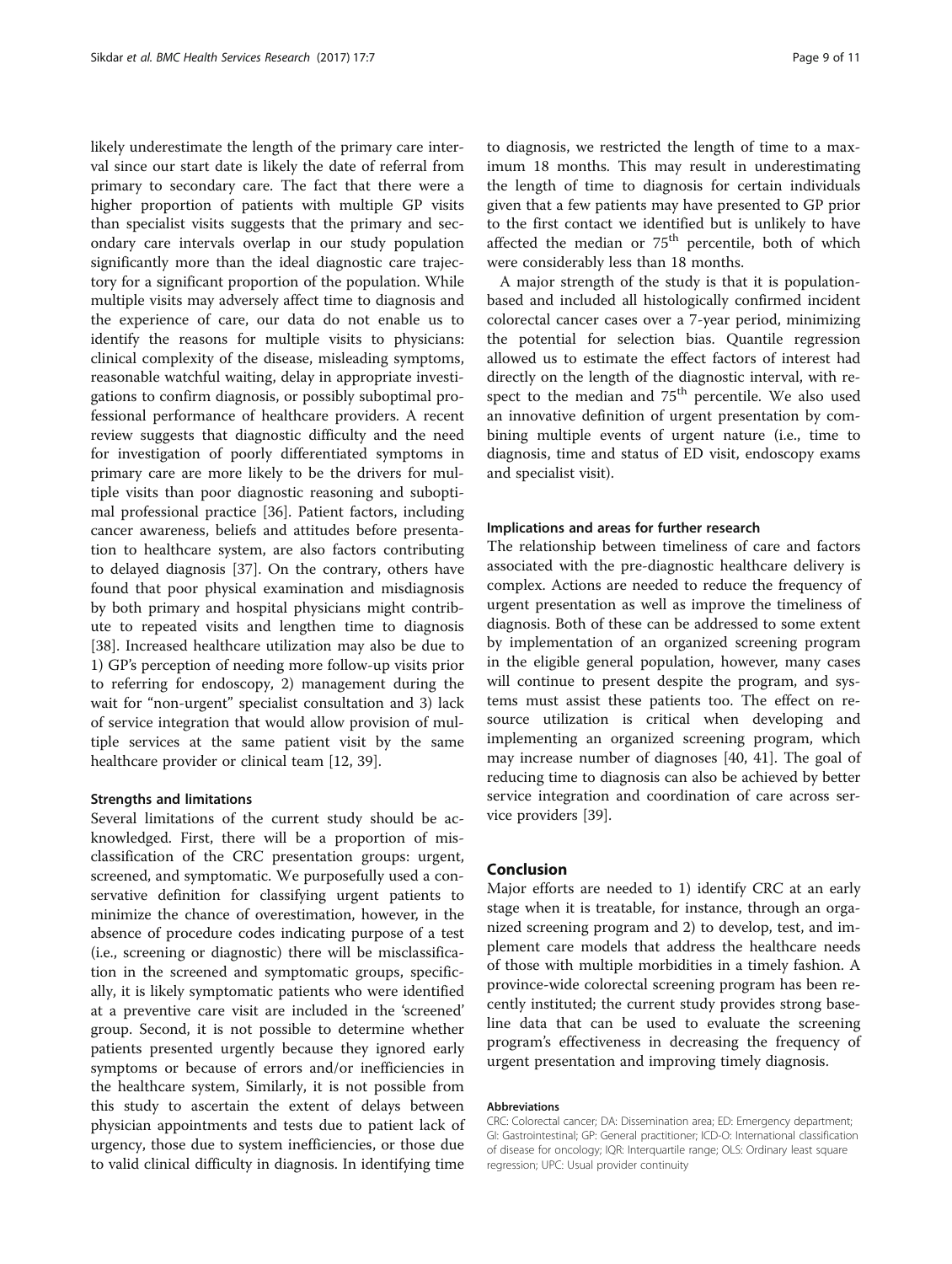# <span id="page-9-0"></span>Acknowledgements

This study was supported in part by a grant from the Canadian Institutes of Health Research. The authors would like to thank Truong Minh Pham for his support for data extraction used for this study.

#### Funding

This work was supported in part by a grant from the Canadian Institutes of Health Research.

### Availability of data and materials

Due to the requirement to sign confidentiality agreements with the data custodians, we are not at liberty to directly share our datasets. All other materials described in the manuscript, including tables and figures, will be freely available to any scientist wishing to use them for non-commercial purposes, without breaching participant confidentiality.

#### Authors' contributions

MW conceived the idea and obtained funding and data for the study. KCS conducted the analysis with oversight from MW and drafted the manuscript. All authors contributed to the study design, interpretation of data analyses, and editing and approval of the final manuscript. JD provided clinical perspective and interpretation. All authors take responsibility for the integrity of the data and data analysis, and read and approved the final manuscript.

#### Authors' information

KCS is a biostatistician with 10 years of experience using administrative health data to assess healthcare in Canada. MW is an epidemiologist with a research focus on evaluating quality of cancer care using administrative health data. At the time of the study she was Director of Innovation and Decision Support, Cancer Care Alberta, Alberta Health Services. She is currently Director, Evaluation Sciences Unit, Stanford University. KCS and MW are national leaders in using administrative health data for research. JD is a primary healthcare provider and epidemiologist, and serves on the Canadian Task Force on Preventive Health Care, which undertakes literature synthesis to produce recommendations for primary care providers.

# Competing interests

The authors declare that they have no competing interests.

# Consent for publication

There are no images or other materials relating to individual participants requiring written informed consent for publication.

# Ethics approval and consent to participate

This study was approved by the Health Research Ethics Board of Alberta. Consent to participate was not needed as this was a secondary data analysis based on medical records of the patients available in the population-based administrative health data.

# Author details

<sup>1</sup> Community Health Sciences and O'Brien Institute for Public Health, Cumming School of Medicine, University of Calgary, G 214 HSC, 3330 Hospital Drive NW, Calgary, AB T2N 4N1, Canada. <sup>2</sup>Departments of Family Medicine and Community Health Sciences, Faculty of Medicine, University of Calgary, Calgary, Canada. <sup>3</sup> Department of Medicine, Stanford University, Stanford, CA 94305, USA.

# Received: 15 October 2015 Accepted: 10 December 2016 Published online: 05 January 2017

# References

- 1. Canadian Cancer Society. Canadian Cancer Society's Steering Committee on cancer statistics. Toronto: Canadian Cancer Society; 2013.
- 2. Droste JS T s, Oort FA, van der Hulst RW, Coupe VM, Craanen ME, Meijer GA, Morsink LM, Visser O, van Wanrooij RL, Mulder CJ. Does delay in diagnosing colorectal cancer in symptomatic patients affect tumor stage and survival? a population-based observational study. BMC Cancer. 2010;10:332.
- 3. Tomlinson C, Wong C, Au H, Schiller D. Factors associated with delays to medical assessment and diagnosis for patients with colorectal cancer. Can Fam Physician. 2012;58(9):e495–501.
- Gut. 2015;0:13. doi[:10.1136/gutjnl](http://dx.doi.org/10.1136/gutjnl). 2014–309086. 5. Major D, Bryant H, Delaney M, Fekete S, Gentile L, Harrison M, Mai V, Nicholson E, Taylor Y. Colorectal cancer screening in Canada: results from the first round of screening for five provincial programs. Curr Oncol. 2013;20(5):252–7. doi:[10.3747/co.20.1646](http://dx.doi.org/10.3747/co.20.1646).
- 6. Canadian Partnership Against Cancer. Canadian partnership against cancer's cancer control snapshot on colorectal cancer staging. Toronto: The Canadian Partnership Against Cancer; 2010.
- 7. Coates AS. Breast cancer: delays, dilemmas, and delusions. Lancet. 1999;353:1112–3.
- 8. Richards MA. The size of the prize for earlier diagnosis of cancer in England. Br J Cancer. 2009;101 Suppl 2:S125–9.
- 9. Thomson CS, Forman D. Cancer survival in England and the influence of early diagnosis: what can we learn from recent EUROCARE results? Br J Cancer. 2009;101 Suppl 2:S102–9.
- 10. Tørring ML, Frydenberg M, Hansen RP, Olesen F, Hamilton W, Vedsted P. Time to diagnosis and mortality in colorectal cancer: a cohort study in primary care. Br J Cancer. 2011;104:934–40.
- 11. Porter GA, Inglis KM, Wood LA, Veugelers PJ. Access to care and satisfaction in colorectal cancer patients. World J Surg. 2005;29:1444–51.
- 12. Singh H, De C, Shu E, Fradette K, Latosinsky S, Pitz M, Cheang M, Turner D. Wait times from presentation to treatment for colorectal cancer: a population-based study. Can J Gastroenterol. 2010;24:33–9.
- 13. Tucker TC, Howe HL, Weir HK. Certification for population-based cancer registries. J Reg Mgmt. 1999;26:24–7.
- 14. Li X, Hilsden R, Hossain S, Fleming J, Winget M. Validation of administrative data sources for endoscopy utilization in colorectal cancer diagnosis. BMC Health Serv Res. 2012;12:358.
- 15. Li X, King C, White J, de Gara C, Winget M. Validation of colorectal cancer surgery data from administrative data sources. BMC Med Res Methodol. 2012;12:97.
- 16. Cunningham CT, Cai P, Topps D, Svenson LW, Jetté N, Quan H. Mining rich health data from Canadian physician claims: features and face validity. BMC Res Notes. 2014;7:682.
- 17. Robertson R, Campbell NC, Smith S, Donnan PT, Sullivan F, Duffy R, et al. Factors influencing time from presentation to treatment of colorectal and breast cancer in urban and rural areas. Br J Cancer. 2004;90(8):1479–85.
- 18. Hamilton W, Round A, Sharp D, Peters TJ. Clinical features of colorectal cancer before diagnosis: a population-based case–control study. Br J Cancer. 2005;93:399–405.
- 19. Korsgaard M, Pedersen L, Sorensen HT, Laurberg S. Reported symptoms, diagnostic delay and stage of colorectal cancer: a population-based study in Denmark. Colorectal Dis. 2006;8(8):688–95.
- 20. Deyo RA, Cherkin DC, Ciol MA. Adapting a clinical comorbidity index for use with ICD-9-CM administrative databases. J Clin Epidemiol. 1992;45:613–9.
- 21. Quan H, Sundararajan V, Halfon P, Fong A, Burnand B, Luthi JC, Saunders LD, Beck CA, Feasby TE, Ghali WA. Coding algorithms for defining comorbidities in ICD-9-CM and ICD-10 administrative data. Med Care. 2005;43:1130–9.
- 22. Knight JC, Dowden JJ, Worrall GJ, Gadag V, Murphy MM. Does higher continuity of family physician care reduce hospitalizations in elderly people with diabetes? Popul Health Manag. 2009;12:81–6.
- 23. Walter F, Webster A, Scott S, Emery J. The Andersen model of total patient delay: a systematic review of its application in cancer diagnosis. J Health Serv Res Policy. 2012;17:110–8.
- 24. Leddin D, Armstrong D, Barkun AN, Chen Y, Daniels S, Hollingworth R, Hunt RH, Paterson WG. Access to specialist gastroenterology care in Canada: comparison of wait times and consensus targets. Can J Gastroenterol. 2008;22:161–7.
- 25. Paterson WG, Depew WT, Paré P, Petrunia D, Switzer C, Veldhuyzen SJ, Zanten V, Daniels S. Canadian consensus on medically acceptable wait times for digestive health care. Can J Gastroenterol. 2006;20:411–23.
- 26. Canadian Partnership Against Cancer. Canadian partnership against cancer's cancer control snapshot on an update on colorectal cancer screening in Canada. Toronto: The Canadian Partnership Against Cancer; 2012.
- 27. Hwang H. Emergency presentation of colorectal cancer at a regional hospital: an alarming trend? BC Med J. 2012;54:83–7.
- 28. Canadian Cancer Society. Canadian Cancer Society's Steering Committee on cancer statistics. Toronto: Cancer Society; 2011.
- 29. Coco C, Verbo A, Manno A, Mattana C, Covino M, Pedretti G, Petito L, Rizzo G, Picciocchi A. Impact of emergency surgery in the outcome of rectal and left colon carcinoma. World J Surg. 2005;29:1458–64.